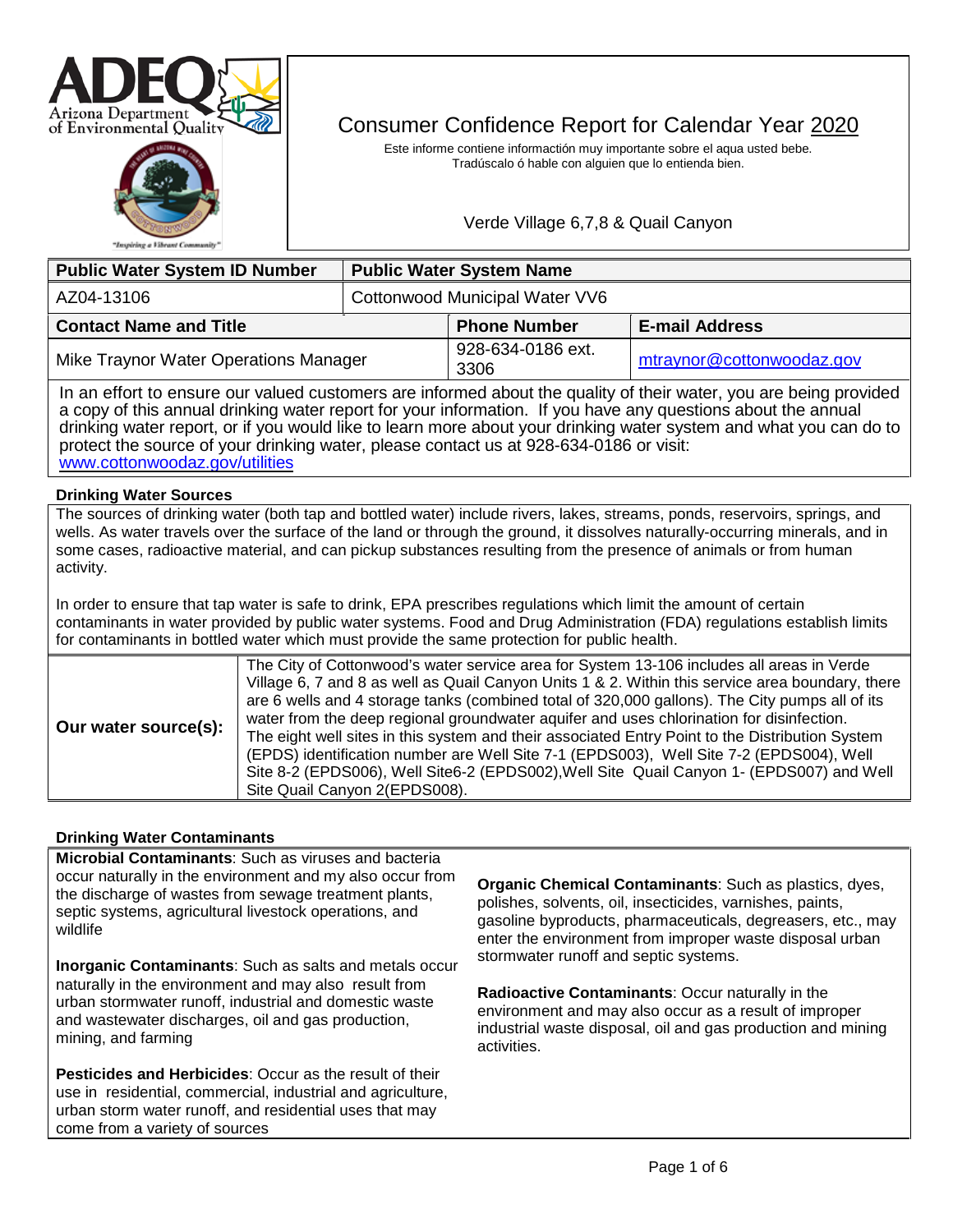## **Vulnerable Population**

Drinking water, including bottled water, may reasonably be expected to contain at least small amounts of some contaminants. The presence of contaminants does not necessarily indicate that water poses a health risk. Some people may be more vulnerable to contaminants in drinking water than the general population.

Immuno-compromised persons such as persons with cancer undergoing chemotherapy, persons who have undergone organ transplants, people with HIV-AIDS or other immune system disorders, some elderly, and infants can be particularly at risk from infections. These people should seek advice about drinking water from their health care providers.

For more information about contaminants and potential health effects, or to receive a copy of the U.S. Environmental Protection Agency (EPA) and the U.S. Centers for Disease Control (CDC) guidelines on appropriate means to lessen the risk of infection by *Cryptosporidium* and microbiological contaminants call the EPA *Safe Drinking Water Hotline* at 1-800- 426-4791.

#### **Source Water Assessment**

- LOW RISK: Based on the currently available information related to the hydrogeology of the well sites within this public water system and the land use practices adjacent to or within a specified distance of the drinking water source(s), the Department has given a low risk designation for the degree to which this public water system drinking water source(s) are protected. A low risk designation indicates that most source water protection measures are either already implemented, or the hydrogeology is such that the source water protection measures will have little impact on protection.
- Additional source water assessment documentation can be obtained by contacting ADEQ.

#### **Definitions**

**Treatment Technique (TT)**: A required process intended to reduce the level of a contaminant in drinking water

**Level 1 Assessment**: A study of the water system to identify potential problems and determine (if possible) why total coliform bacteria was present

**Level 2 Assessment**: A very detailed study of the water system to identify potential problems and determine (if possible) why an *E. coli* MCL violation has occurred and/or why total coliform bacteria was present

**Action Level (AL)**: The concentration of a contaminant which, if exceeded, triggers treatment, or other requirements

**Maximum Contaminant Level (MCL)**: The highest level of a contaminant that is allowed in drinking water

**Maximum Contaminant Level Goal MCLG)**: The level of a contaminant in drinking water below which there is no known or expected risk to health

**Maximum Residual Disinfectant Level (MRDL)**: The level of disinfectant added for water treatment that may not be exceeded at the consumer's tap

**Maximum Residual Disinfectant Level Goal (MRDLG)**: The level of disinfectant added for treatment at which no known or anticipated adverse effect on health of persons would occur

**EPDS:** Entry Point Into Distribution System- the point at which water is discharged into the distribution system from a well, storage tank, pressure tank or water treatment plant.

**DSMRT:** Distribution Maximum Residence Time- A location that provides water to customers, where the water has been in the system longest relative to the EPDS.

**RAA:** Running Annual Average- an average of monitoring results for the previous 12 calendar months or previous 4 quarters.

**Minimum Reporting Limit (MRL)**: The smallest measured concentration of a substance that can be reliably measured by a given analytical method

**Millirems per year (MREM)**: A measure of radiation absorbed by the body

**Not Applicable (NA)**: Sampling was not completed by regulation or was not required

**Not Detected (ND or <):** Not detectable at reporting limit

**Nephelometric Turbidity Units (NTU)**: A measure of water clarity

**Million fibers per liter (MFL)**

**Picocuries per liter (pCi/L)**: Measure of the radioactivity in water

**ppm**: Parts per million or Milligrams per liter (mg/L)

**ppb**: Parts per billion or Micrograms per liter (µg/L)

**ppt**: Parts per trillion or Nanograms per liter (ng/L)

|                                                             | p                       |
|-------------------------------------------------------------|-------------------------|
| ppq: Parts per quadrillion or<br>Picograms per liter (pg/L) | $ppb \times 1000 = ppt$ |
|                                                             | ppt $x 1000 = ppq$      |

 $ppm \times 1000 - pph$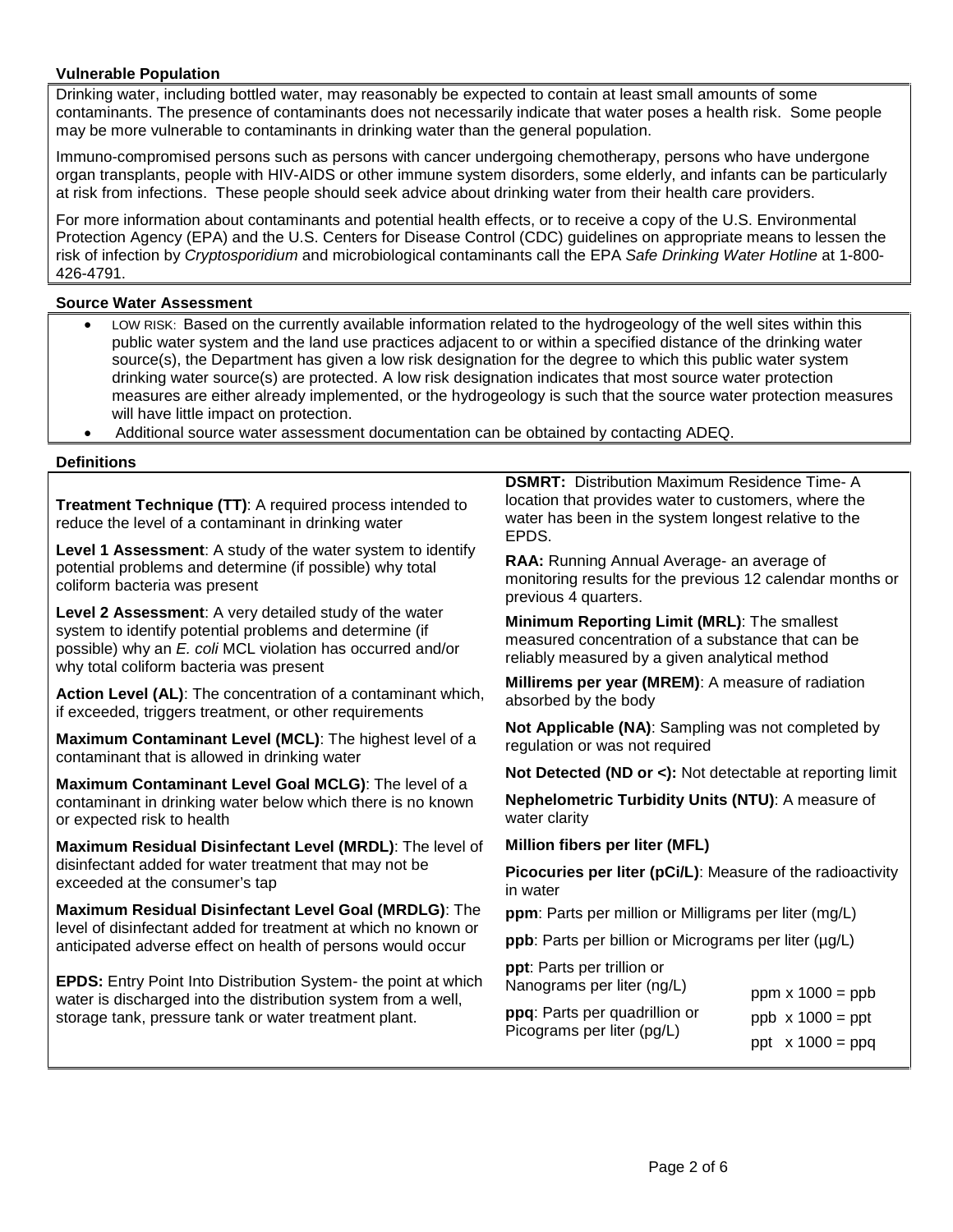## **Lead Informational Statement:**

Lead, in drinking water, is primarily from materials and components associated with service lines and home plumbing. If present, elevated levels of lead can cause serious health problems, especially for pregnant women and young children. **Cottonwood Municipal Water** is responsible for providing high quality drinking water, but cannot control the variety of materials used in plumbing components. When your water has been sitting for several hours, you can minimize the potential for lead exposure by flushing your tap for 30 seconds to 2 minutes before using water for drinking or cooking. Information on lead in drinking water, testing methods, and steps you can take to minimize exposure is available from the Safe Drinking Water Hotline or at [www.epa.gov/safewater/lead.](http://www.epa.gov/safewater/lead)

#### **Water Quality Data – Regulated Contaminants- System AZ0413-106**

The City routinely monitors for contaminants in your drinking water in accordance with Federal and State laws. The State of Arizona requires the city to monitor for certain contaminants less than once per year because either the concentrations of these contaminants are not expected to vary significantly from year to year, or the system is not considered vulnerable to this type of contamination. Some of the City's data, although representative, may be more than one year old. The test results for Total Coliform Bacteria, E.Coli, Synthetic Organic Chemicals (SOC) including Pesticides, Volatile Organic Chemicals (VOC) except xylenes, Radionuclides (combined Radium, Radium-226 and Radium-228), Haloacetic Acids (HAA5), Cadmium, Mercury, Selenium, Nitrite, Antimony, Beryllium, Cyanide, Nickel, Lead, Thallium, Chromium and Aroclor (PCB Screening test) were all "Non-Detect (ND) and therefore were not included in this report. If you have questions pertaining to this report or on a particular contaminant, please contact Mike Traynor –Water Operations Manager at (928) 634-0186 ext. 3306

#### **These tables show the results of our monitoring for the period of January 1 to December 31, 2020 unless otherwise noted.**

| <b>Disinfectants</b>                | <b>MCL</b><br><b>Violation</b><br>Y or N | <b>Highest Level</b><br><b>Detected</b>                                                 | Range of All<br><b>Samples</b><br>(Low-High)            | <b>MRDL</b>    | <b>MRDLG</b>                | <b>Sample</b><br><b>Month</b><br>& Year | <b>Likely Source of</b><br><b>Contamination</b>                                                                    |
|-------------------------------------|------------------------------------------|-----------------------------------------------------------------------------------------|---------------------------------------------------------|----------------|-----------------------------|-----------------------------------------|--------------------------------------------------------------------------------------------------------------------|
| Chlorine (ppm)                      | N                                        | 0.70                                                                                    | $0.66 - 0.70$                                           | 4              | $\Omega$                    | Qtrly<br>2020                           | Water additive used to<br>control microbes                                                                         |
| <b>Disinfection By-Products</b>     | <b>MCL</b><br><b>Violation</b><br>Y or N | Running<br><b>Annual Average</b><br>(RAA) OR<br><b>Highest Level</b><br><b>Detected</b> | <b>Range of All</b><br><b>Samples</b><br>(Low-High)     | <b>MCL</b>     | <b>MCLG</b>                 | <b>Sample</b><br><b>Month</b><br>& Year | <b>Likely Source of</b><br>Contamination                                                                           |
| Total Trihalomethanes (TTHM) (ppb)  | N                                        | 1.3                                                                                     | $0 - 1.3$                                               | 80             | No goal<br>for the<br>total | Aug.<br>2020                            | By-product of drinking<br>water disinfection                                                                       |
| Lead & Copper                       | <b>MCL</b><br><b>Violation</b><br>Y or N | 90 <sup>th</sup> Percentile                                                             | <b>Number of</b><br><b>Samples</b><br><b>Exceeds AL</b> | <b>AL</b>      | <b>ALG</b>                  | <b>Sample</b><br><b>Month</b><br>& Year | <b>Likely Source of</b><br><b>Contamination</b>                                                                    |
| Copper (ppm)                        | N                                        | 0.20                                                                                    | $\Omega$                                                | 1.3            | 1.3                         | Sept.<br>2020                           | Corrosion of household<br>plumbing systems;<br>erosion of natural<br>deposits                                      |
| <b>Radionuclides</b>                | <b>MCL</b><br><b>Violation</b><br>Y or N | Running<br><b>Annual Average</b><br>(RAA) OR<br><b>Highest Level</b><br><b>Detected</b> | Range of All<br><b>Samples</b><br>(Low-High)            | <b>MCL</b>     | <b>MCLG</b>                 | <b>Sample</b><br><b>Month</b><br>& Year | <b>Likely Source of</b><br>Contamination                                                                           |
| Alpha Emitters (pCi/L)              | N                                        | 5.7                                                                                     | $0.0 - 5.7$<br>(EPDS003)                                | 15             | $\Omega$                    | Feb.<br>2019                            | Erosion of natural<br>deposits                                                                                     |
| <b>Inorganic Chemicals</b><br>(IOC) | <b>MCL</b><br><b>Violation</b><br>Y or N | Running<br><b>Annual Average</b><br>(RAA) OR<br><b>Highest Level</b><br><b>Detected</b> | <b>Range of All</b><br><b>Samples</b><br>(Low-High)     | <b>MCL</b>     | <b>MCLG</b>                 | <b>Sample</b><br><b>Month</b><br>& Year | <b>Likely Source of</b><br>Contamination                                                                           |
| Arsenic <sup>1</sup> (ppb)          | $Y^3$                                    | 22                                                                                      | $0 - 22$                                                | 10             | $\mathbf 0$                 | Qtrly<br>2020                           | Erosion of natural<br>deposits, runoff from<br>orchards, runoff from<br>glass and electronics<br>production wastes |
| Barium (ppm)                        | N                                        | 0.61                                                                                    | $0.46 - 0.61$                                           | $\overline{2}$ | $\overline{2}$              | Feb.<br>2019                            | Discharge of drilling<br>wastes; discharge from<br>metal refineries; Erosion                                       |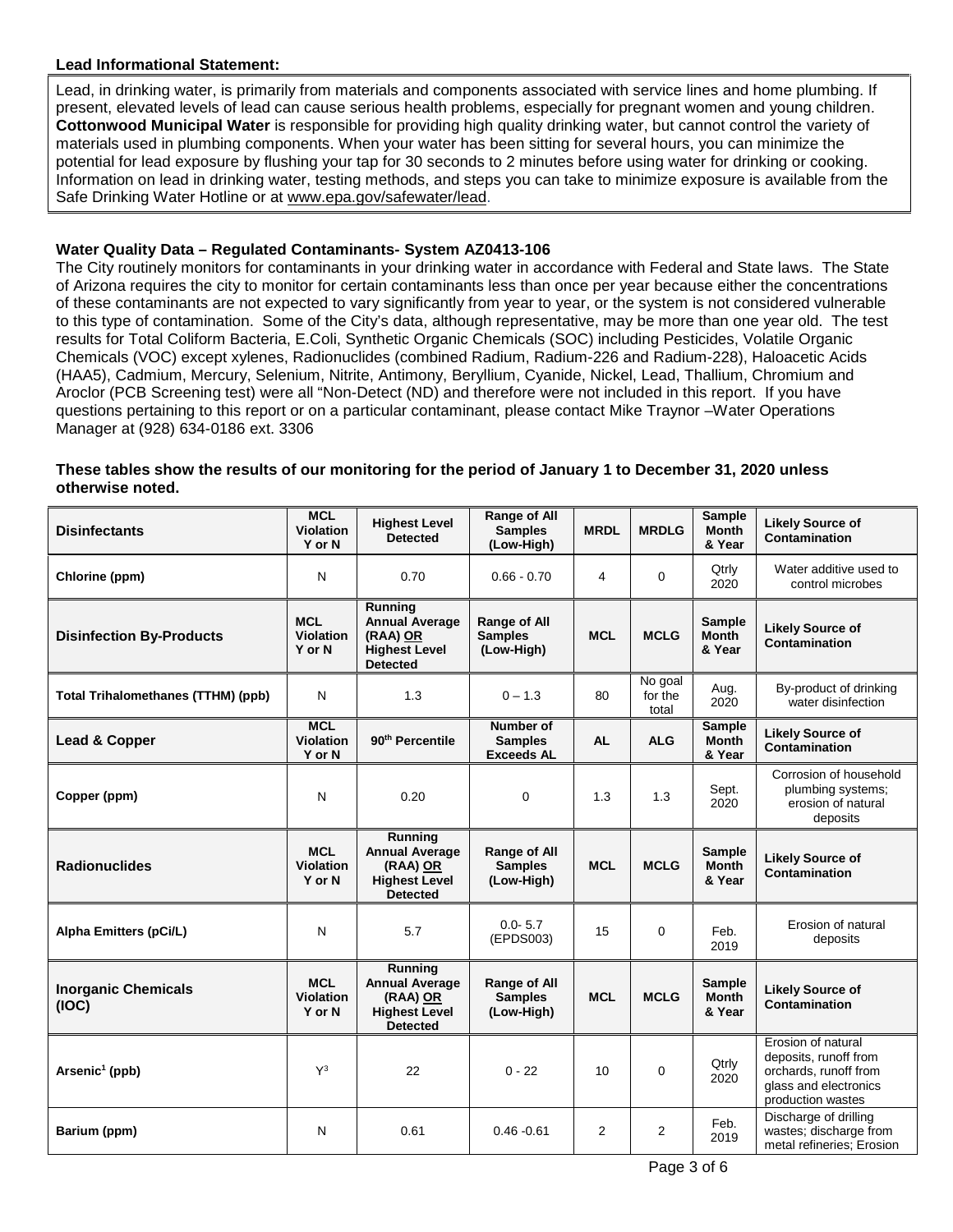|                                            |                                          |                                                                                                |                                              |            |                |                                  | of natural deposits                                                                                                                      |
|--------------------------------------------|------------------------------------------|------------------------------------------------------------------------------------------------|----------------------------------------------|------------|----------------|----------------------------------|------------------------------------------------------------------------------------------------------------------------------------------|
| Fluoride (ppm)                             | N                                        | 0.31                                                                                           | $0.30 - 0.31$                                | 4          | $\overline{4}$ | Feb.<br>2019                     | Erosion of natural<br>deposits; water additive<br>which promotes strong<br>teeth; discharge from<br>fertilizer and aluminum<br>factories |
| Nitrate <sup>2</sup> (ppm)                 | N                                        | 0.87                                                                                           | $0.12 - 0.87$                                | 10         | 10             | Feb.<br>2020                     | Runoff from fertilizer use:<br>leaching from septic<br>tanks, sewage; erosion of<br>natural deposits                                     |
| Sodium (ppm)                               | N                                        | 130                                                                                            | 11 (EPDS004)<br>14 (EPDS002)<br>63 (EPDS006) | N/A        | N/A            | Feb.<br>2019                     | Erosion of natural<br>deposits                                                                                                           |
| <b>Volatile Organic Chemicals</b><br>(VOC) | <b>MCL</b><br><b>Violation</b><br>Y or N | <b>Running</b><br><b>Annual Average</b><br>(RAA) OR<br><b>Highest Level</b><br><b>Detected</b> | Range of All<br>Samples (<br>Low-High)       | <b>MCL</b> | <b>MCLG</b>    | Sample<br><b>Month</b><br>& Year | <b>Likely Source of</b><br>Contamination                                                                                                 |
| <b>Xylenes</b>                             | N                                        | 0.0009                                                                                         | $0.0 - 0.0009$                               | 10         | 10             | Feb.<br>2019                     | Discharge from petroleum<br>factories: Discharge from<br>chemical factories                                                              |

**<sup>1</sup> Arsenic** is a mineral known to cause cancer in humans at high concentration and is linked to other health effects, such as skin damage and circulatory problems. If arsenic is less than or equal to the MCL, your drinking water meets EPA's standards. EPA's standard balances the current understanding of arsenic's possible health effects against the costs of removing arsenic from drinking water, and continues to research the health effects of low levels of arsenic.

<sup>2</sup> Nitrate in drinking water at levels above 10 ppm is a health risk for infants of less than six months of age. High nitrate levels in drinking water can cause "blue baby syndrome." Nitrate levels may rise quickly for short periods of time because of rainfall or agricultural activity. If you are caring for an infant, and detected nitrate levels are above 5 ppm, you should ask advice from your health care provider. **3 MCL Violation** is for EPDS 006- Wellsite taken offline in March of 2020

# **Water Supply Change**

Well site 8-2 EPDS 006 was taken out of service in March 2020 and remained out of service for the remainder of 2020. Drinking water to the customers in this service area, during the time Well Site 8-2 was out of service, was supplied Water System AZ0413-025 Well Site 8/9 EPDS 008. Water quality data for System AZ0413-025 is included below:

# **Water Quality Data – Regulated Contaminants for System AZ0413-025**

The City routinely monitors for contaminants in your drinking water in accordance with Federal and State laws. The State of Arizona requires the City to monitor for certain contaminants less than once per year because either the concentrations of these contaminants are not expected to vary significantly from year to year, or the system is not considered vulnerable to this type of contamination. Some of City's data, although representative, may be more than one-year old. The test results for Total Coliform Bacteria, E.Coli, Haloacetic Acids (HAA5), Synthetic Organic Chemicals (SOC) including Pesticides, Volatile Organic Chemicals (VOC), Radionuclides except Alpha Emitters, Cadmium, Mercury, Nitrite, Selenium, Antimony, Beryllium, Cyanide, Nickel, Thallium, Lead and Aroclor (PCB Screening test), were all "Non-Detect (ND)" and therefore were not included in this report. If you have questions pertaining to this report or on a particular contaminant, please contact Mike Traynor –Water Operations Manager at (928) 634-0186 ext. 3306.

#### **These tables show the results of our monitoring of System AZ0413-025 for the period of January 1 to December 31, 2020 unless otherwise noted.**

| <b>Disinfectants</b>            | <b>MCL</b><br><b>Violation</b><br><b>Y</b> or N | <b>Running</b><br><b>Annual Average</b><br>(RAA) | Range of All<br><b>Samples</b><br>(Low-High) | <b>MRDL</b> | <b>MRDLG</b> | Sample<br>Month<br>& Year | <b>Likely Source of</b><br>Contamination   |
|---------------------------------|-------------------------------------------------|--------------------------------------------------|----------------------------------------------|-------------|--------------|---------------------------|--------------------------------------------|
| Chlorine/Chloramine (ppm)       | N                                               | 0.60                                             | $0.47 - 0.73$                                |             |              | Qtrly<br>2020             | Water additive used to<br>control microbes |
| <b>Disinfection By-Products</b> | <b>MCL</b><br><b>Violation</b>                  | <b>Running</b><br><b>Annual Average</b>          | Range of All<br><b>Samples</b>               | <b>MCL</b>  | <b>MCLG</b>  | Sample<br>Month           | <b>Likely Source of</b><br>Contamination   |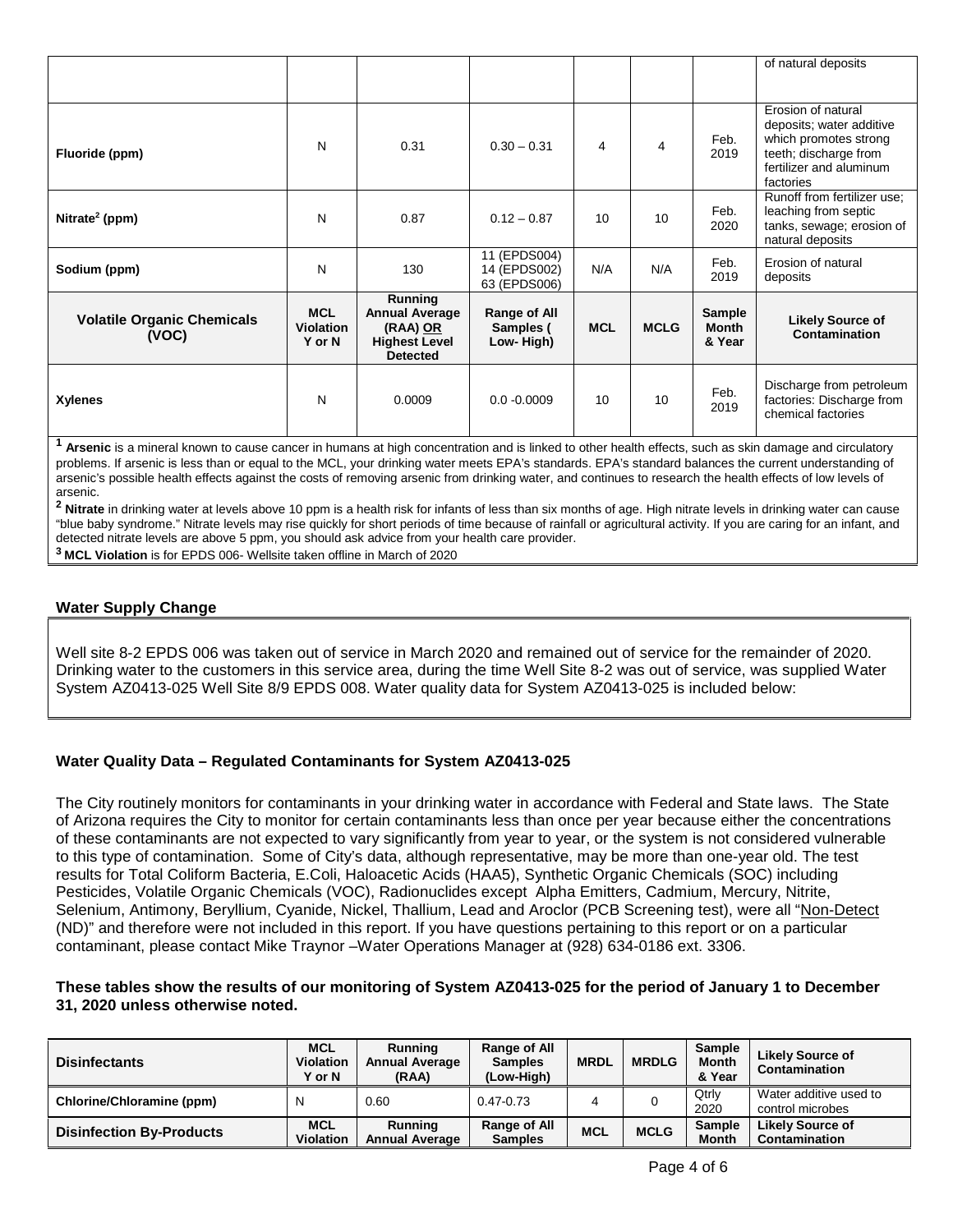|                                           | Y or N                                   | (RAA) OR<br><b>Highest Level</b><br><b>Detected</b>                                     | (Low-High)                                       |                |             | & Year                                  |                                                                                                                                          |
|-------------------------------------------|------------------------------------------|-----------------------------------------------------------------------------------------|--------------------------------------------------|----------------|-------------|-----------------------------------------|------------------------------------------------------------------------------------------------------------------------------------------|
| <b>Total Trihalomethanes (TTHM) (ppb)</b> | N                                        | 5                                                                                       | $0 - 10.3$                                       | 80             | N/A         | Aug.<br>2020                            | Byproduct of drinking<br>water disinfection                                                                                              |
| <b>Lead &amp; Copper</b>                  | <b>MCL</b><br><b>Violation</b><br>Y or N | 90 <sup>th</sup> Percentile                                                             | Number of<br><b>Samples</b><br><b>Exceeds AL</b> | <b>AL</b>      | <b>ALG</b>  | <b>Sample</b><br><b>Month</b><br>& Year | <b>Likely Source of</b><br>Contamination                                                                                                 |
| Copper (ppm)                              | N                                        | 0.26                                                                                    | 1                                                | 1.3            | 1.3         | Aug.<br>2020                            | Corrosion of household<br>plumbing systems;<br>erosion of natural<br>deposits                                                            |
| <b>Radionuclides</b>                      | <b>MCL</b><br><b>Violation</b><br>Y or N | Running<br><b>Annual Average</b><br>(RAA) OR<br><b>Highest Level</b><br><b>Detected</b> | Range of All<br><b>Samples</b><br>(Low-High)     | <b>MCL</b>     | <b>MCLG</b> | <b>Sample</b><br><b>Month</b><br>& Year | <b>Likely Source of</b><br>Contamination                                                                                                 |
| Alpha Emitters (pCi/L)                    | N                                        | 3 (EPDS005)                                                                             | $0 - 3$                                          | 15             | $\Omega$    | Nov.<br>2019                            | Erosion of natural<br>deposits                                                                                                           |
| <b>Inorganic Chemicals</b><br>(IOC)       | <b>MCL</b><br><b>Violation</b><br>Y or N | Running<br><b>Annual Average</b><br>(RAA) OR<br><b>Highest Level</b><br><b>Detected</b> | Range of All<br>Samples<br>(Low-High)            | <b>MCL</b>     | <b>MCLG</b> | <b>Sample</b><br><b>Month</b><br>& Year | <b>Likely Source of</b><br>Contamination                                                                                                 |
| Arsenic <sup>1</sup> (ppb)                | Y                                        | 11                                                                                      | $1.2 - 16$                                       | 10             | 0           | Qtrly<br>2020                           | Erosion of natural<br>deposits, runoff from<br>orchards, runoff from<br>glass and electronics<br>production wastes                       |
| Barium (ppm)                              | N                                        | 0.048                                                                                   | 0.048-0.048                                      | $\overline{2}$ | 2           | Feb<br>2020                             | Discharge of drilling<br>wastes; discharge from<br>metal refineries; Erosion<br>of natural deposits                                      |
| Chromium (ppb)                            | N                                        | 6.2                                                                                     | $6.2 - 6.2$                                      | 100            | 100         | Feb.<br>2020                            | Discharge from steel and<br>pulp mills; Erosion of<br>natural deposits                                                                   |
| Fluoride (ppm) (EPDS011)                  | N                                        | 0.44                                                                                    | $0.44 - 0.44$                                    | $\overline{4}$ | 4           | Feb.<br>2020                            | Erosion of natural<br>deposits; water additive<br>which promotes strong<br>teeth; discharge from<br>fertilizer and aluminum<br>factories |
| Nitrate <sup>2</sup> (ppm) (EPDS011)      | N                                        | 0.53                                                                                    | $0 - 0.53$                                       | 10             | 10          | Feb.<br>2020                            | Runoff from fertilizer use;<br>leaching from septic<br>tanks, sewage; erosion of<br>natural deposits                                     |
| Sodium (ppm)                              | N                                        | 49 (EPDS005)<br>33 (EPDS007)<br>49 (EPDS008)<br>21 (EPDS010)<br>130 (EPDS011)           | 21-130                                           | N/A            | N/A         | 2018<br>2018<br>2018<br>2018<br>2020    | Erosion of natural<br>deposits                                                                                                           |

**<sup>1</sup> Arsenic** is a mineral known to cause cancer in humans at high concentration and is linked to other health effects, such as skin damage and circulatory problems. If arsenic is less than or equal to the MCL, your drinking water meets EPA's standards. EPA's standard balances the current understanding of arsenic's possible health effects against the costs of removing arsenic from drinking water, and continues to research the health effects of low levels of arsenic.

<sup>2</sup> Nitrate in drinking water at levels above 10 ppm is a health risk for infants of less than six months of age. High nitrate levels in drinking water can cause "blue baby syndrome." Nitrate levels may rise quickly for short periods of time because of rainfall or agricultural activity. If you are caring for an infant, and detected nitrate levels are above 5 ppm, you should ask advice from your health care provider.